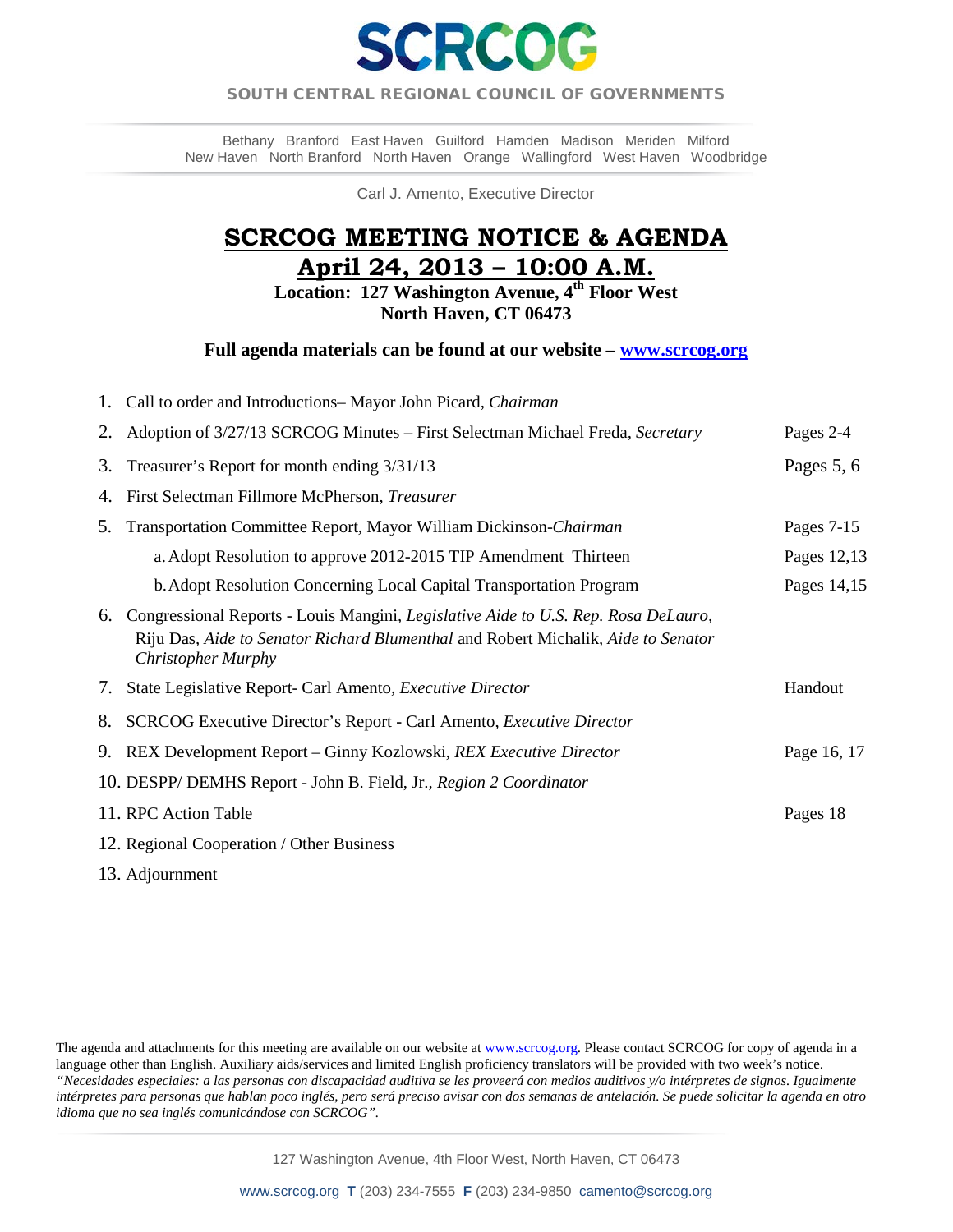*Planning for Our Region's Future*

Bethany Branford East Haven Guilford Hamden Madison Meriden Milford New Haven North Branford North Haven Orange Wallingford West Haven Woodbridge

Carl J. Amento, Executive Director

| TO:      | <b>SCRCOG Board</b>                             |
|----------|-------------------------------------------------|
| FROM:    | <b>First Selectman Michael Freda, Secretary</b> |
| DATE:    | <b>April 18, 2013</b>                           |
| SUBJECT: | <b>SCRCOG Minutes of March 27, 2013</b>         |

#### *Present:*

 $\overline{\phantom{a}}$ 

| Bethany             | First Selectwoman Derrylyn Gorski                |
|---------------------|--------------------------------------------------|
| <b>Branford</b>     | <b>First Selectman Anthony DaRos</b>             |
| East Haven          | Mayor Joseph Maturo                              |
| Guilford            | First Selectman Joseph S. Mazza                  |
| Hamden              | Mayor Scott Jackson-Vice Chairman                |
| Madison             | First Selectman Fillmore McPherson -- Treasurer  |
| Meriden             | Lawrence Kendzior, proxy for Mayor Michael Rohde |
| Milford             | Mayor Benjamin Blake                             |
| New Haven           | Mayor John DeStefano, Jr.                        |
| North Branford      | Mayor Anthony Candeloria                         |
| North Haven         | First Selectman Michael Freda - Secretary        |
| Orange              | First Selectman James Zeoli                      |
| West Haven          | Mayor John Picard – <i>Chairman</i>              |
| Woodbridge          | First Selectman Edward Sheehy                    |
| <b>SCRCOG Staff</b> | Carl J. Amento - Executive Director              |
|                     | Steve Dudley, Al Ruggiero, Chris Rappa           |

*Other Guests:* Judi Scheiffele, *New Haven Port Authority*; Steve Repka, *eBenefits Group*; Timothy Larson, *Tweed-New Haven Airport*; Pamela Hypolite, *CTRides*; Miriam Brody, *Hamden-North Haven League of Voters*; Mary Bigelow, *Greater New Haven Transit District*; Ginny Kozlowski and Barbara Malmberg, *REX Development*; Lori Vitagliano, *Regional Water Authority;* Louis Mangini, *Office of Congresswoman Rosa DeLauro*; Riju Das, *Office of Senator Richard Blumenthal*; Shelly Saczynski and Tom Carriglio, *United Illuminating;* John B. Field Jr*, DESPP;* Catherine Lezon, *CL&P;*  Atty. Nan Birdwhistell, Murtha Cullina LLP

### 1. **Call to order and Introductions:**

Chairman John Picard called the meeting to order at 10:00 a.m. All present introduced themselves.

- 2. **Presentation: Port Authority Update,** Judi Scheiffele*, Executive Director New Haven Port Authority*
- 3. **Adoption of February 27, 2013 SCRCOG meeting minutes:**

First Selectman Freda presented the minutes as shown on Pages 2-4 of the agenda packet. Mayor Maturo moved that the minutes be approved. First Selectman Mazza seconded the motion. It was approved by all except First Selectwoman Gorski who abstained.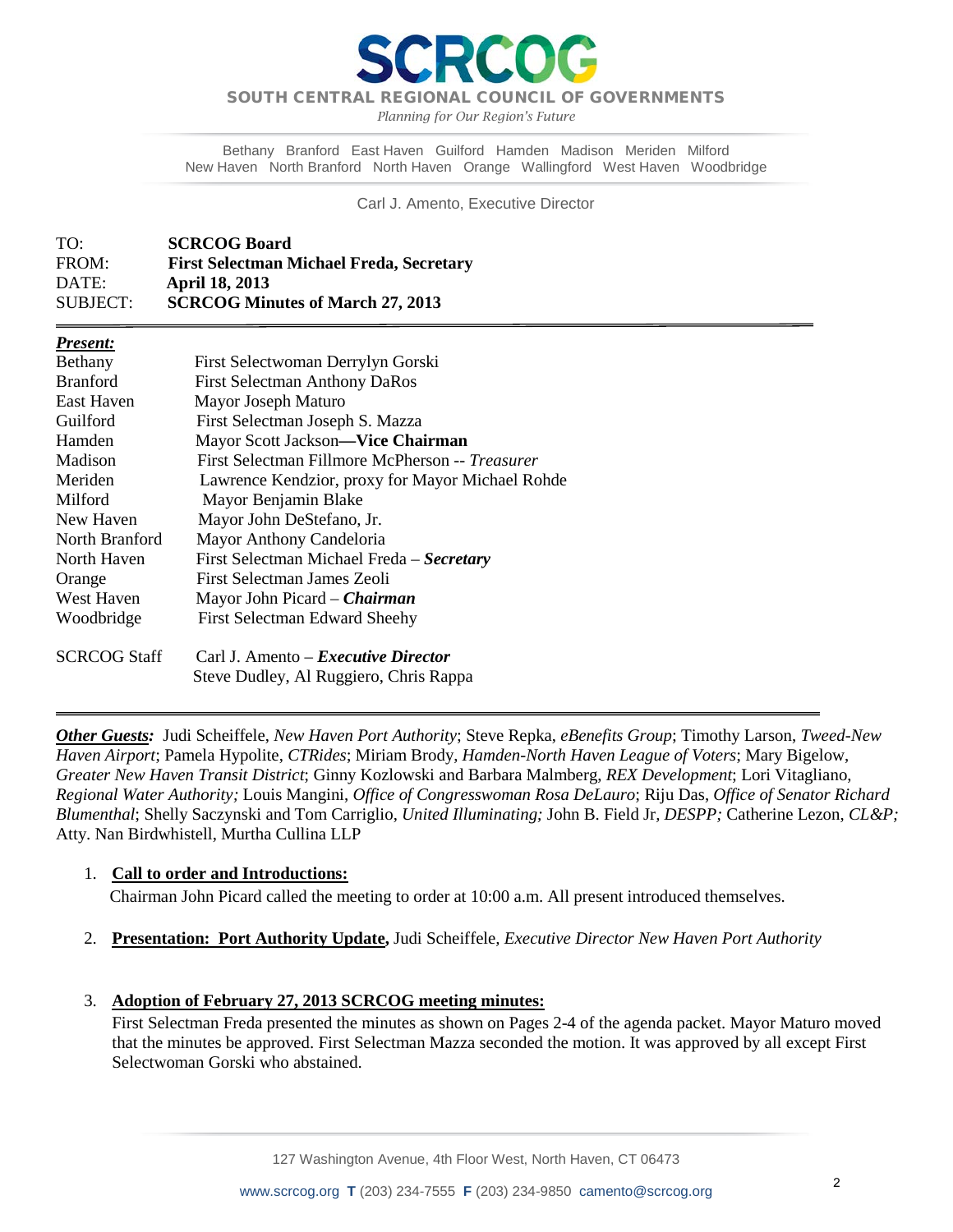# 4. **Treasurer's Report for month ending February 28, 2013:**

First Selectman McPherson presented the Treasurer's Report which is found on pages 5 and 6 of the agenda packet. Our balance sheet shows that we have \$30,736 in cash and investments and \$141,579 due from CT DOT for transportation planning. Expenses seemed appropriate for the month. First Selectman McPherson moved for acceptance of the Treasurer's Report. First Selectman Mazza seconded the motion, which carried unanimously.

## 5**. Transportation Committee Report**:

First Selectman Mazza presented the Transportation Committee Report contained on pages 7-14 of the agenda packet. First Selectman Mazza moved for the approval of 2012-2015 TIP Amendment Twelve. Mayor Maturo seconded the motion. It passed unanimously.

# 6. **Approval of SCRCOG Pension Investment Revision**

Steve Repka of eBenefits Group reviewed the status of pension investments shown in Attachment 1. He had only one recommendation that "Principal Real Estate Securities RS" be substituted for "Delaware REIT A" as a Real Estate investment. Mayor Maturo moved to adopt the recommendation. First Selectman Mazza seconded. The motion was approved unanimously.

# 7. **Resolution Opposing Closure of Air Traffic Control Tower at Tweed-New Haven Airport**

Executive Director Amento pointed out that a revised Resolution with slightly different wording suggested by Tweed officials than the Resolution in the agenda packet at Page 15 had been passed out. Amento also distributed recent news articles concerning the situation at Tweed. Timothy Larson, Executive Director at Tweed addressed the members on the need for support for Tweed's keeping the control tower open. Mayor Maturo moved to approve the Resolution. Mayor Blake seconded the Motion. It was approved unanimously.

## 8. **Resolution Opposing State Budget Cut of \$300,000 for Tweed-New Haven Airport**

Executive Director Amento explained that a revised Resolution with slightly different language than the original Resolution on Page 16 of the agenda packet had been distributed. Recent news articles were also distributed. Tweed Executive Director Larson spoke concerning the potential adverse effects of the proposed funding cut. Mayor Maturo moved to approve the Resolution. First Selectman McPherson seconded the motion, which passed unanimously.

### 9. **Congressional Report:**

Louis Mangini, Legislative Aide to U.S. Representative Rosa DeLauro, reported that Congress in its Continuing Resolution for funding of the Postal Service had required 6 days per week delivery. However, the Postal Service is still moving ahead with the closing of mail distribution facilities in Wallingford and Stamford. FEMA has extended the disaster declaration for Blizzard Nemo to 72 hours for New Haven and Hartford Counties. First Selectman McPherson moved that SCRCOG request from the state's Congressional delegation and that SCRCOG staff send a letter to FEMA asking for a full disaster declaration of 7 days. First Selectman Mazza seconded the motion, which was approved unanimously. Riju Das, Aide to Senator Richard Blumenthal, noted that the Senator is fighting hard against the proposed Tweed tower closure. He also pointed out that Senators Blumenthal and Murphy are leading the charge in the movement to reduce gun violence.

10. **State Legislative Report:** Executive Director reviewed a 24-page handout report on the status of bills before the General Assembly pertaining to municipal and regional issues.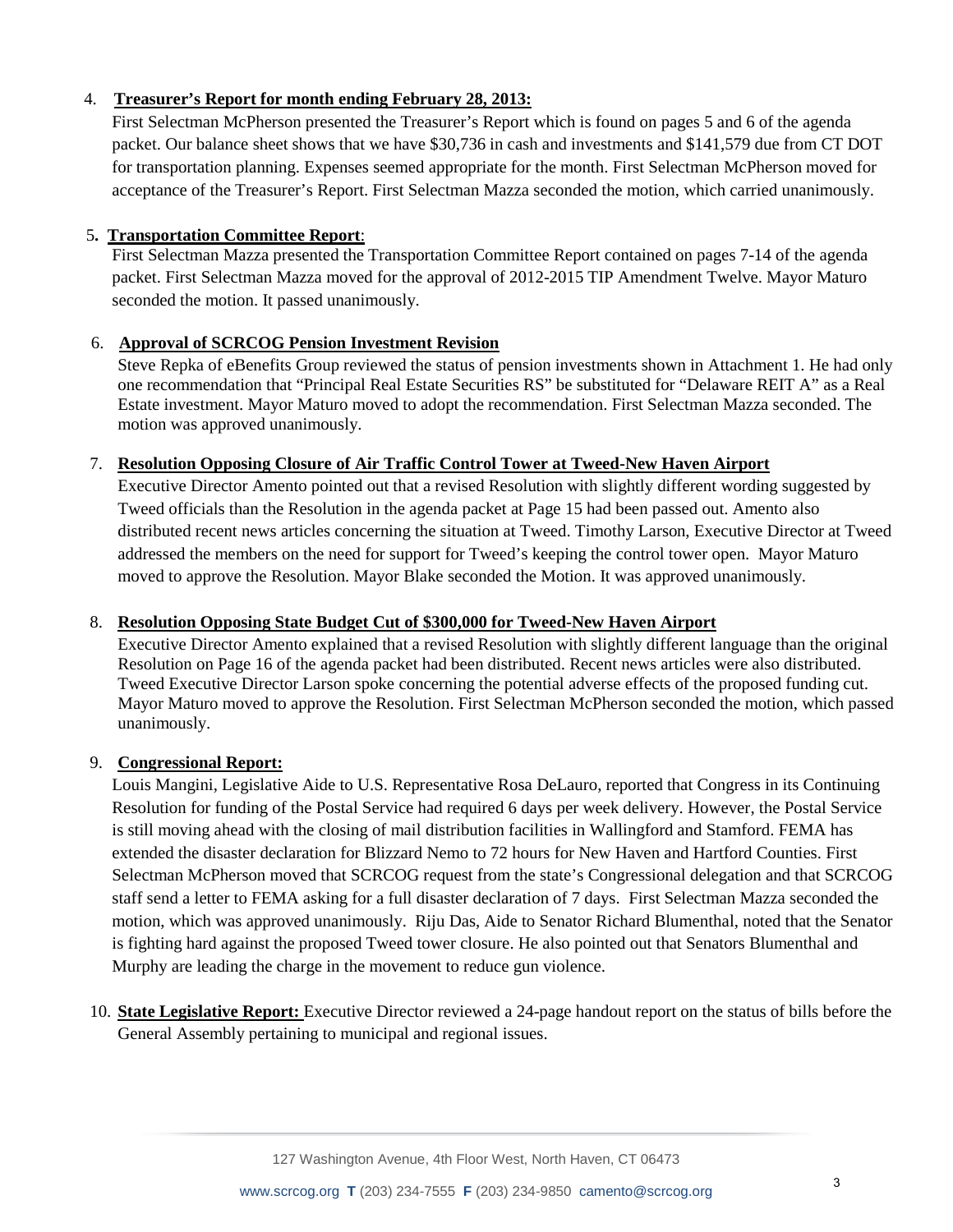11. **SCRCOG Executive Director's Report:** Executive Director Amento reported that he and Ginny Kozlowski of REX Development had both become members of the General Assembly's MORE Commission Regional Entities Subcommittee, which is reviewing Raised Bill 6629, An Act Concerning Regionalism in Connecticut. Amento distributed information and discussed an upcoming iForum on housing, a workshop in New Haven on April 8<sup>th</sup> on the Northeast Corridor (NEC) Future Plan, and the second meeting of the New Haven-Hartford-Springfield Rail Corridor Advisory Committee on April 3<sup>rd</sup>. First Selectman Freda is co-Chairman of the Advisory **Committee** 

## 12. **REX Development Report:**

Executive Director Ginny Kozlowski referred to her report on page 19 of the agenda packet. Executive Director Kozlowski noted that sequestration would eliminate funding for the Brownfield Revolving Loan Fund when REX has two ongoing projects. She also expressed concerns about state Raised Senate Bill 943 which would no longer require the state DECD to conduct strategic economic development planning in consultation with municipalities. First Selectman DaRos moved that SCRCOG and REX send letters opposing Raised S.B. 943. Mayor Maturo seconded the motion. It was approved unanimously.

# 13. **CTRides Quarterly Report:**

Pamela Hypolite, Outreach Coordinator from CTRides reviewed the agency's Quarterly Report which was included in the agenda packet as Attachment 2.

# 14. **CL&P Update:**

Catherine Lezon, who works on community relations and economic development at CL&P, introduced herself. A map of which cities and towns are serviced by UI and CLP was included in the agenda packet at Page 19.

### 15. **DESPP/ DEMHS Report:**

John Field reported that statewide exercises are planned for June, the deadline for HAZARD Mitigation projects has been extended, and that the state continues to press for a disaster declaration for the full duration of the storm and its aftermath for Blizzard Nemo.

### 16. **RPC Action Table for March:**

The Action Table for March on page 20 of the agenda packet was reviewed.

### 17. **Regional Cooperation/ Other Business:**

None

### 18. **Adjournment:**

Mayor Maturo moved for adjournment. Mayor Candelora seconded the motion and all approved. The meeting adjourned at 11:10 a.m.

Respectfully submitted,

First Selectman Michael Freda, Secretary

127 Washington Avenue, 4th Floor West, North Haven, CT 06473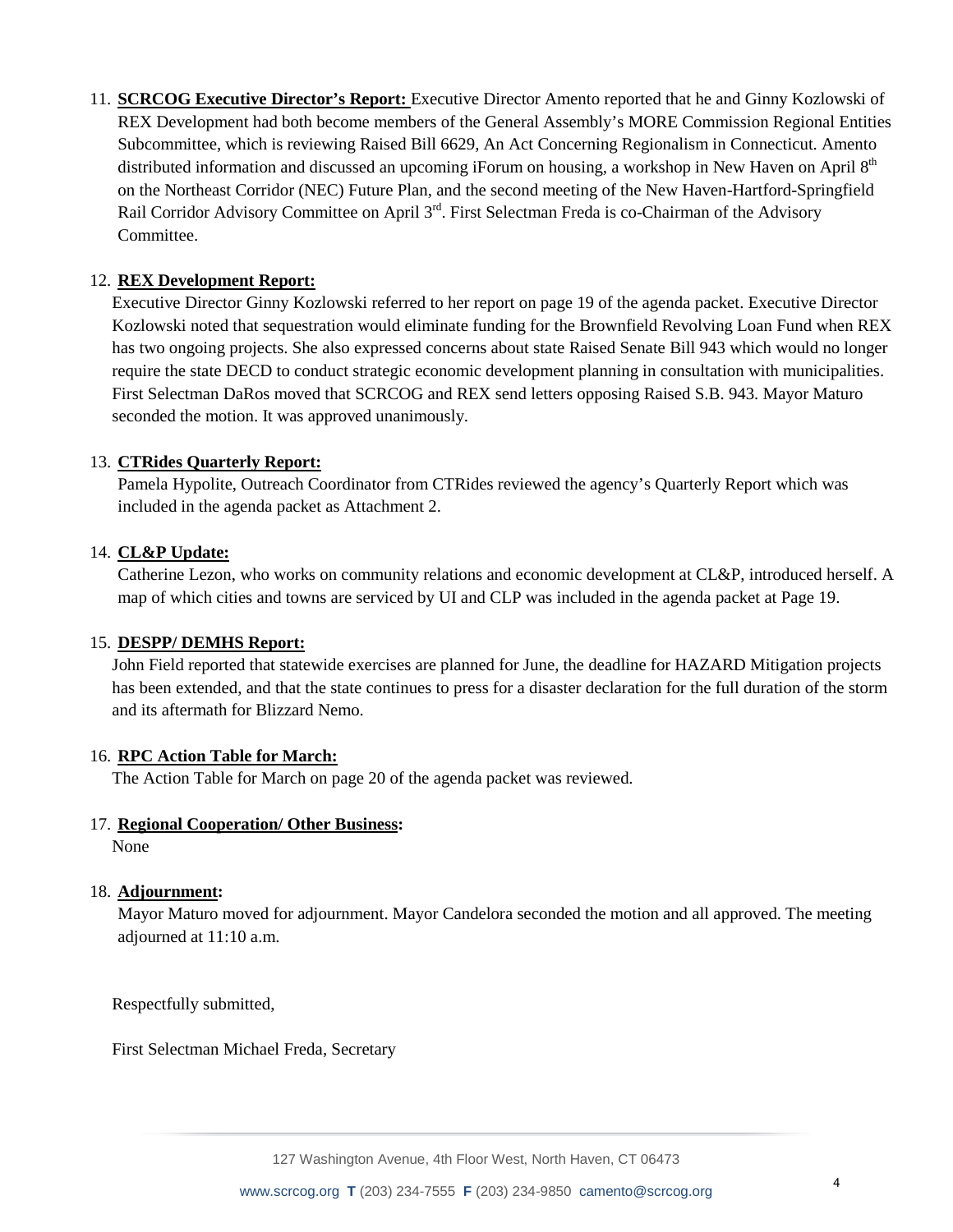#### *BALANCE SHEET - March, 2013*

| <b>ASSETS</b>                                          |          |
|--------------------------------------------------------|----------|
| <b>Cash and Investments</b>                            |          |
| First Niagara Bank                                     | 243,458  |
| <b>Connecticut Short-Term Investment Fund - SCRCOG</b> | 255,170  |
| <b>Total Cash and Investments</b>                      | 498,628  |
| <b>Accounts Receivable</b>                             |          |
| Connecticut Department of Transportation               | 147,924  |
| <b>DESPP</b> - Homeland Security Planning              | 16,265   |
| RPA - Sustainable Communities                          | 10,940   |
| OPM - RPI Grants                                       | $\Omega$ |
| CT DEEP - Regional Hazard Mitigation Plan              | 7,072    |
| Shoreline Greenways Trail - Federal Share              | 4,570    |
| <b>Amount for Accrued Leave</b>                        | 11,058   |
| Pre-Paid Expense & Other Receivables                   | 36,871   |
| <b>Total Accounts Receivable</b>                       | 234,698  |
| <b>Property and Equipment</b>                          |          |
| <b>COG</b> Equipment                                   | 19,940   |
| <b>Total Property &amp; Equipment</b>                  | 19,940   |
| <b>TOTAL ASSETS</b>                                    | 753,267  |

| <b>Liabilities</b>                                    |            |
|-------------------------------------------------------|------------|
| Accounts Payable                                      | $-928$     |
| <b>Accrued Payroll Taxes</b>                          | 6          |
| Deferred Revenue - Municipal                          | 52,612     |
| <b>RPI Grant - GIS Project</b>                        | 35,057     |
| <b>RPI Grant - Shared Services</b>                    | 14,574     |
| Shoreline Greenways Trail - Municipal Share - H074(1) | 12,893     |
| Shoreline Greenways Trail - Municipal Share - H103(1) | 4,027      |
| <b>Total Current Liabilities</b>                      | 118,242    |
| <b>Fund Balance</b>                                   |            |
| Estimated Fund Balance - July 1, 2012                 | 714,953    |
| <b>Amount for Accrued Leave</b>                       | 11,058     |
| Investment in Equipment                               | 19,940     |
| <b>Fund Change</b>                                    | $-110,927$ |
| <b>Fund Balance - March, 2013</b>                     | 635,024    |
| <b>TOTAL LIABILITIES AND FUND BALANCE</b>             | 753,267    |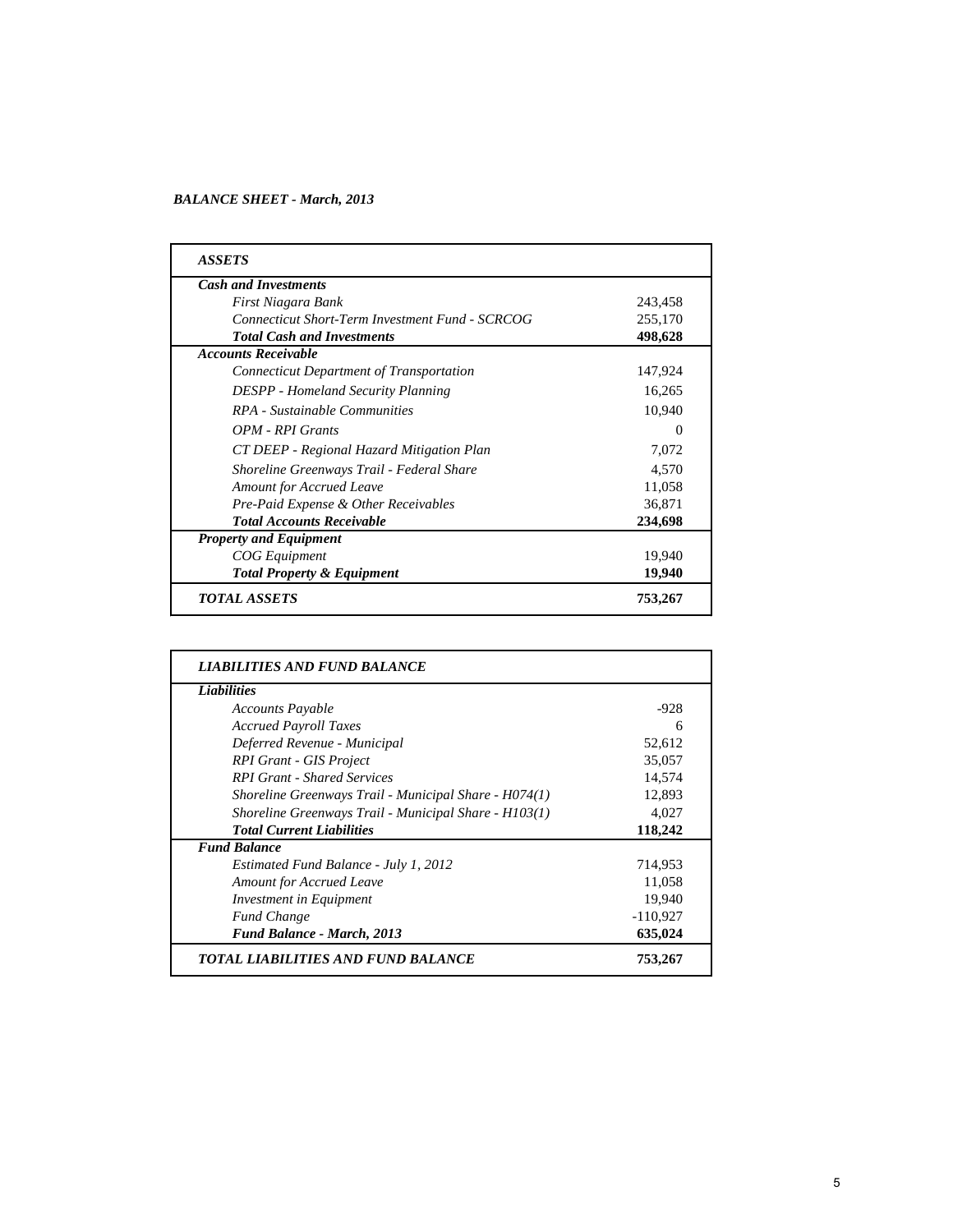#### *Statement of Resources and Expenditures - March, 2013*

| <b>Resources</b>                                     | FY 13 Budget | Month of Mar, 2013 | To Date |
|------------------------------------------------------|--------------|--------------------|---------|
| <b>Municipal Contribution</b>                        | 154,100      | 12,842             | 115,575 |
| <b>SCRCOG Reserve Account</b>                        | 10,000       |                    | 10,000  |
| <b>ConnDOT</b> - Transportation Planning             |              |                    |         |
| U.S. Dept of Transportation                          | 1,023,305    | 71,859             | 408,754 |
| <b>Connecticut Dept of Transportation</b>            | 127,914      | 8,982              | 51,094  |
| <b>Connecticut Office of Policy &amp; Management</b> |              |                    |         |
| <b>Regional Planning</b>                             | 14,000       |                    |         |
| <b>RPI Grant - GIS Project</b>                       | 159,370      | 14,250             | 14,943  |
| <b>RPI Grant - Shared Services</b>                   | 16,960       | 370                | 426     |
| <b>Federal Emergency Management Agency</b>           |              |                    |         |
| Hazard Mitigation Plan                               | 175,500      |                    | 22,789  |
| Municipal - In-Kind Contribution                     | 58,500       | 0                  | 0       |
| <b>Emergency Response Planning</b>                   |              |                    |         |
| DESPP - FY 09 NHASH Grant                            | 16,300       | 0                  | 16,265  |
| <b>Sustainable Communities Grant</b>                 |              |                    |         |
| Sustainable Communities Reg Planning Grant           | 20,000       | 2,515              | 20,765  |
| <b>REX</b> Development                               |              |                    |         |
| Reimbursement for SCRCOG Support                     | 10,000       | 0                  | 0       |
| <i>Interest</i>                                      | 1,200        | 18                 | 333     |
| <b>TOTAL</b>                                         | 1,787,149    | 110,836            | 660,944 |

| <i>Expenses</i>                               | FY 13 Budget | Month of Mar, 2013 | To Date      |
|-----------------------------------------------|--------------|--------------------|--------------|
| <b>Total Labor - Salaries &amp; Benefits</b>  | 618,100      |                    | 436,740      |
| <b>Salaries</b>                               |              | 41,227             | 322,269      |
| <b>Fringe Benefits</b>                        |              | 12,180             | 114,471      |
| <b>Travel</b>                                 | 8,930        | 492                | 4,481        |
| <b>Data Process</b>                           | 65,226       | 25                 | 5,676        |
| <b>General Operations</b>                     | 158,860      |                    |              |
| Rent                                          | 0            | 99                 | 75,239       |
| Postage & Telephone                           | 0            | 322                | 2,597        |
| <b>Print &amp; Reproduction</b>               |              | 100                | 361          |
| <b>Office Supplies</b>                        | 0            | 96                 | 1,199        |
| Equipment Maintenance                         | 0            | 1,601              | 7,525        |
| <i>Publications</i>                           |              | 0                  | 964          |
| <b>Insurance &amp; Professional Services</b>  |              | 1,420              | 6,515        |
| Meeting Expenses & Advertising                |              | 271                | 4,199        |
| Miscellaneous & Equipment Use                 |              | 0                  | 1,172        |
| <b>Transportion Consultants</b>               | 515,000      | 22,758             | 55,563       |
| <b>Capital Purchase</b>                       | 40,300       | 12,671             | 12,671       |
| <b>FEMA</b> - PreDisaster Mitigation Plan     | 205,750      | 12,830             | 120,271      |
| <b>NHASH Grant</b>                            | 16,300       | 532                | 16,409       |
| <b>ROOF</b> - Regional Foreclosure Protection | 10,000       | $\mathbf{0}$       | 10,000       |
| <b>Regional GIS Program</b>                   | 61,714       | $\bf{0}$           | $\bf{0}$     |
| <b>Shard Services Study</b>                   | 15,000       | $\bf{0}$           | $\mathbf{0}$ |
| <b>Contingencies</b>                          | 71,969       | $\bf{0}$           | $\mathbf{0}$ |
| <b>TOTAL</b>                                  | 1,787,149    | 106,622            | 735,174      |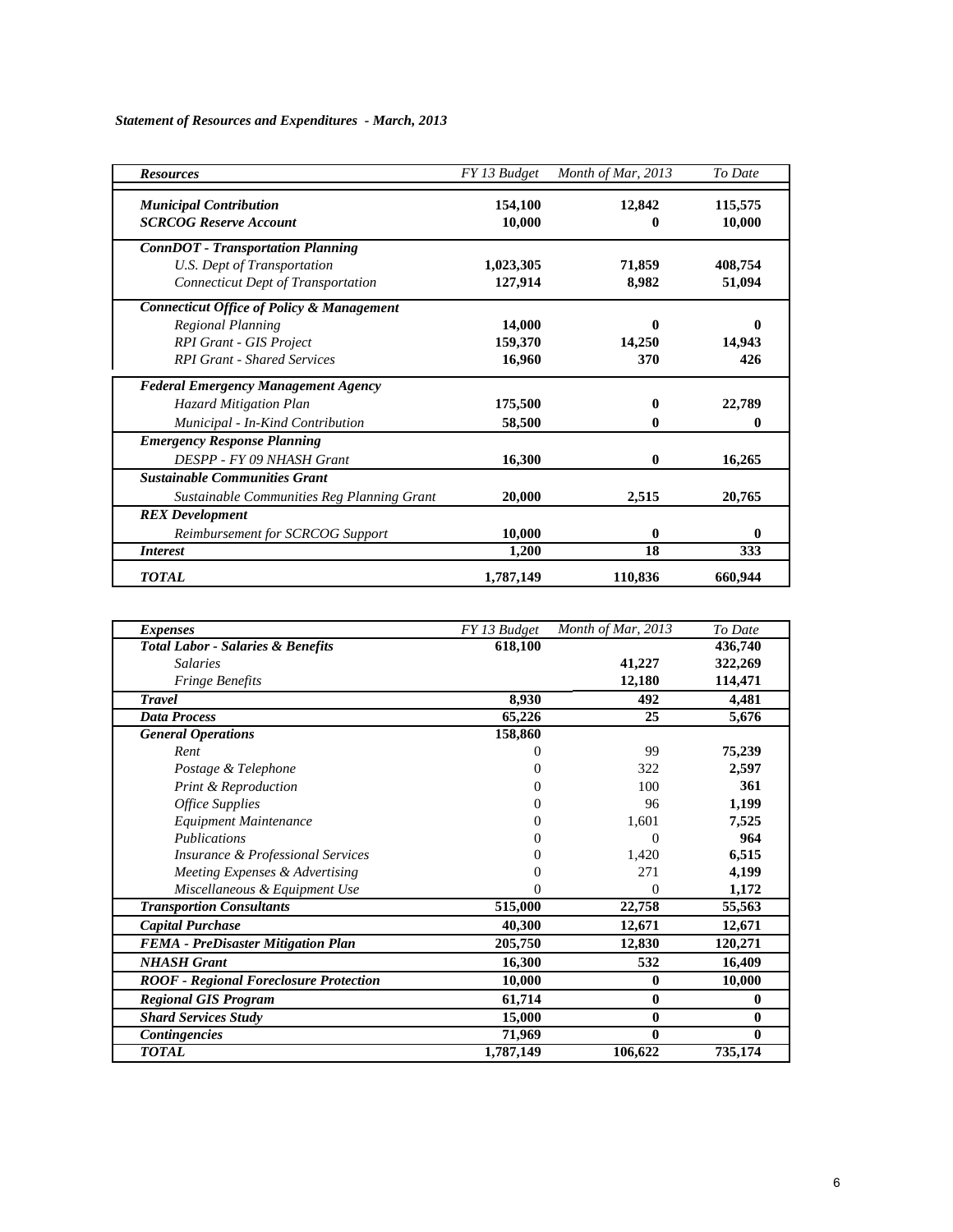# **South Central Regional Council of Governments**

2012-2015 TRANSPORTATION IMPROVEMENT PROGRAM

Amendment Number 13

| Project        | 0092-0531                                                                                                                                                  | 1999-009                             | I-95/I-91/Route 34 Interchange Reconstruction E                                                                                                            |  |  |  |  |  |  |
|----------------|------------------------------------------------------------------------------------------------------------------------------------------------------------|--------------------------------------|------------------------------------------------------------------------------------------------------------------------------------------------------------|--|--|--|--|--|--|
| <b>Changes</b> |                                                                                                                                                            | Amendment 13 increases STPA for FY13 |                                                                                                                                                            |  |  |  |  |  |  |
| Reason         | Action is necessary to maintain project schedule and accurately display funding amounts                                                                    |                                      |                                                                                                                                                            |  |  |  |  |  |  |
| <b>Project</b> | 0156-H017                                                                                                                                                  | 2012-A27-2                           | <b>Culvert Replacement Spring St and W Spring Street</b>                                                                                                   |  |  |  |  |  |  |
| <b>Changes</b> |                                                                                                                                                            | Amendment 13 moves PD to FY13        |                                                                                                                                                            |  |  |  |  |  |  |
| <b>Reason</b>  |                                                                                                                                                            |                                      | In order for funds to be obligated they must be moved to the current fiscal year                                                                           |  |  |  |  |  |  |
| Project        | 0171-0357                                                                                                                                                  | 2013-A13-3                           | <b>Install STC Approved Traffic Signals</b>                                                                                                                |  |  |  |  |  |  |
| <b>Changes</b> |                                                                                                                                                            | Amendment 13 introduces new project  |                                                                                                                                                            |  |  |  |  |  |  |
| <b>Reason</b>  | Action necessary to provide funds for the ROW phase of this project PE completed under<br>Project #170-3078 CON phase to be funded 100% with state dollars |                                      |                                                                                                                                                            |  |  |  |  |  |  |
| <b>Project</b> | 0171-0358                                                                                                                                                  | 2013-A13-4                           | <b>Install Traffic Signals</b>                                                                                                                             |  |  |  |  |  |  |
| <b>Changes</b> |                                                                                                                                                            | Amendment 13 introduces new project  |                                                                                                                                                            |  |  |  |  |  |  |
| Reason         |                                                                                                                                                            |                                      | Action necessary to provide funds for the ROW phase of this project PE completed under<br>Project #170-3078 CON phase to be funded 100% with state dollars |  |  |  |  |  |  |
| Project        | 0173-0419                                                                                                                                                  | 2013-A13-5                           | <b>Install STC Approved Traffic Signals</b>                                                                                                                |  |  |  |  |  |  |
| <b>Changes</b> |                                                                                                                                                            | Amendment 13 introduces new project  |                                                                                                                                                            |  |  |  |  |  |  |
| <b>Reason</b>  |                                                                                                                                                            |                                      | Action necessary to provide funds for the ROW phase of this project PE completed under<br>Project #170-3078 CON phase to be funded 100% with state dollars |  |  |  |  |  |  |
| <b>Project</b> | 0173-0420                                                                                                                                                  | 2013-A13-6                           | <b>Install Traffic Signals</b>                                                                                                                             |  |  |  |  |  |  |

- **Changes** Amendment 13 introduces new project
- **Reason** Action necessary to provide funds for the ROW phase of this project PE completed under Project #170-3078 CON phase to be funded 100% with state dollars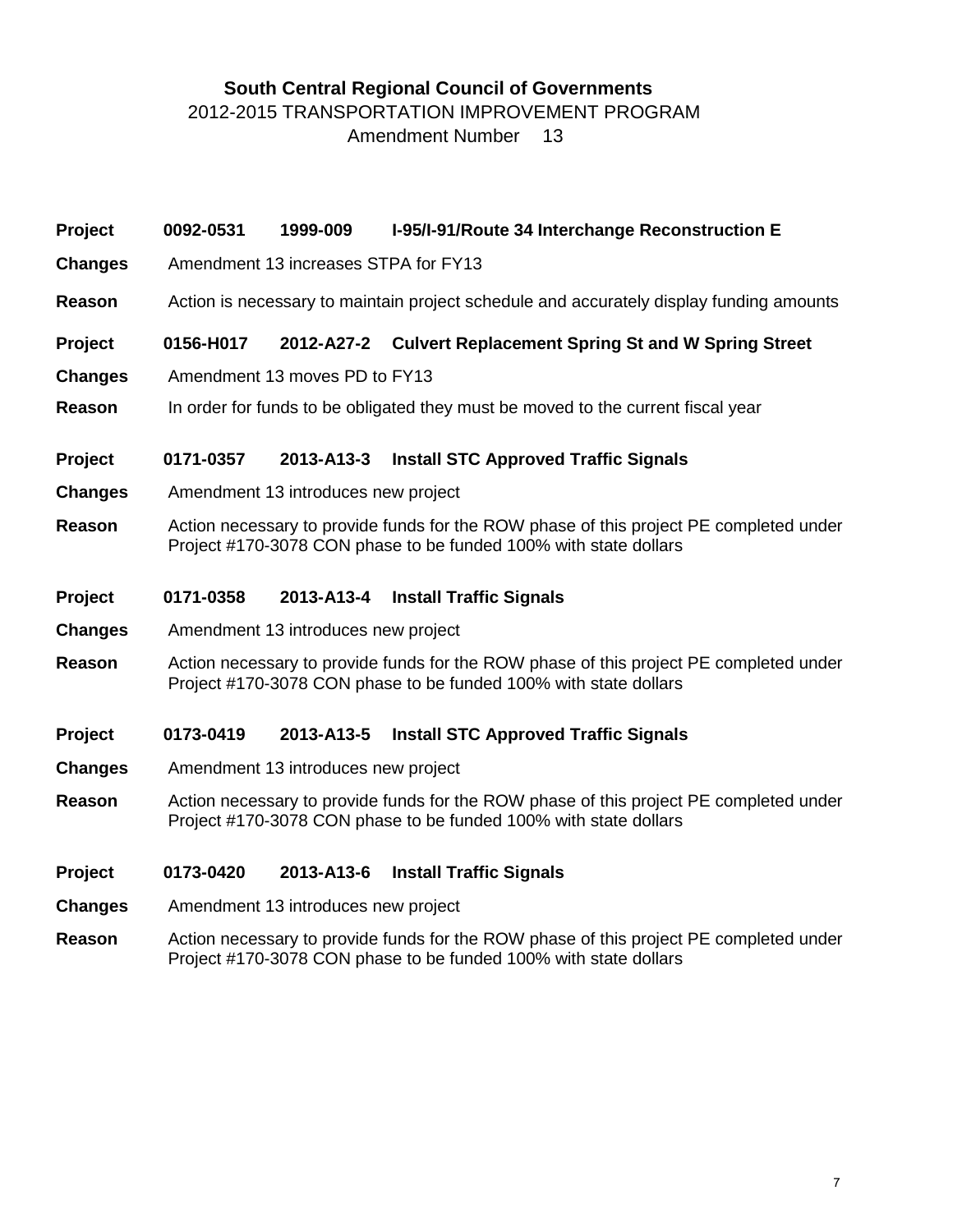**State Project 0092-0531 SCRCOG # 1999-009**

**Municipality** New Haven

Proposed

**Project Name** I-95/I-91/Rt 34 Interchange Reconstruction E

**Description** Reconstruct I-95/I-91/Rt 34 interchange to accommodate new 10-lane Quinnipiac River Bridge and reconfigure nb I-95 to Rt 34 ramp as a "right hand take off". Post-FY05 CN with Surface Transportation Program statewide and National Highway System support.

| <b>Current TIP Funding (In Thousands)</b> |                                            |              |             |        |        |        |            |  |  |  |  |
|-------------------------------------------|--------------------------------------------|--------------|-------------|--------|--------|--------|------------|--|--|--|--|
| <b>Funding</b>                            | <b>Phase</b>                               | <b>Prior</b> | 2012        | 2013   | 2014   | 2015   | <b>FYI</b> |  |  |  |  |
| I-M                                       | CON AC-Entry                               |              | $\mathbf 0$ |        |        |        |            |  |  |  |  |
|                                           | Federal                                    | 21,521       | 10,000      |        | 9,770  | 28,000 | 30,714     |  |  |  |  |
|                                           | <b>State</b>                               | 3,216        | 1,111       |        | 1,086  | 3,111  | 3,413      |  |  |  |  |
| I-MD                                      | Federal                                    | 950          |             |        |        |        |            |  |  |  |  |
| <b>NHPP</b>                               | Federal                                    |              |             | 14,000 |        |        |            |  |  |  |  |
|                                           | <b>State</b>                               |              |             | 1,556  |        |        |            |  |  |  |  |
| <b>NHS</b>                                | <b>AC-Entry</b>                            |              | 0           |        |        |        |            |  |  |  |  |
|                                           | Federal                                    | 19,009       | 11,256      |        |        |        |            |  |  |  |  |
|                                           | <b>State</b>                               | 2,112        | 1,251       |        |        |        |            |  |  |  |  |
| <b>STPA</b>                               | Federal                                    | 34,570       |             | 24,000 | 28,570 | 28,000 | 29,800     |  |  |  |  |
|                                           | <b>State</b>                               | 3,841        |             | 2,667  | 7,143  | 3,111  | 3,311      |  |  |  |  |
| <b>Total Cost</b><br>\$327,089            |                                            | 85,219       | 23,618      | 42,223 | 46,569 | 62,222 | 67,238     |  |  |  |  |
|                                           | <b>Proposed TIP Funding (In Thousands)</b> |              |             |        |        |        |            |  |  |  |  |
| <b>Funding</b>                            | <b>Phase</b>                               | <b>Prior</b> | 2012        | 2013   | 2014   | 2015   | <b>FYI</b> |  |  |  |  |
| $I-M$                                     | CON AC-Entry                               |              | $\mathbf 0$ |        |        |        |            |  |  |  |  |
|                                           | Federal                                    | 21,521       | 10,000      |        | 9,770  | 28,000 | 30,714     |  |  |  |  |
|                                           | <b>State</b>                               | 3,216        | 1,111       |        | 1,086  | 3,111  | 3,413      |  |  |  |  |
| I-MD                                      | Federal                                    | 950          |             |        |        |        |            |  |  |  |  |
| <b>NHPP</b>                               | Federal                                    |              |             | 14,000 |        |        |            |  |  |  |  |
|                                           | <b>State</b>                               |              |             | 1,556  |        |        |            |  |  |  |  |
| <b>NHS</b>                                | AC-Entry                                   |              | 0           |        |        |        |            |  |  |  |  |
|                                           | Federal                                    | 19,009       | 11,256      |        |        |        |            |  |  |  |  |
|                                           | <b>State</b>                               | 2,112        | 1,251       |        |        |        |            |  |  |  |  |
| <b>STPA</b>                               | Federal                                    | 34,570       |             | 31,000 | 28,570 | 28,000 | 29,800     |  |  |  |  |
|                                           | <b>State</b>                               | 3,841        |             | 3,444  | 7,143  | 3,111  | 3,311      |  |  |  |  |
| <b>TIP Funds</b>                          | \$334,866                                  | 85,219       | 23,618      | 50,000 | 46,569 | 62,222 | 67,238     |  |  |  |  |

## **Amendment Notes**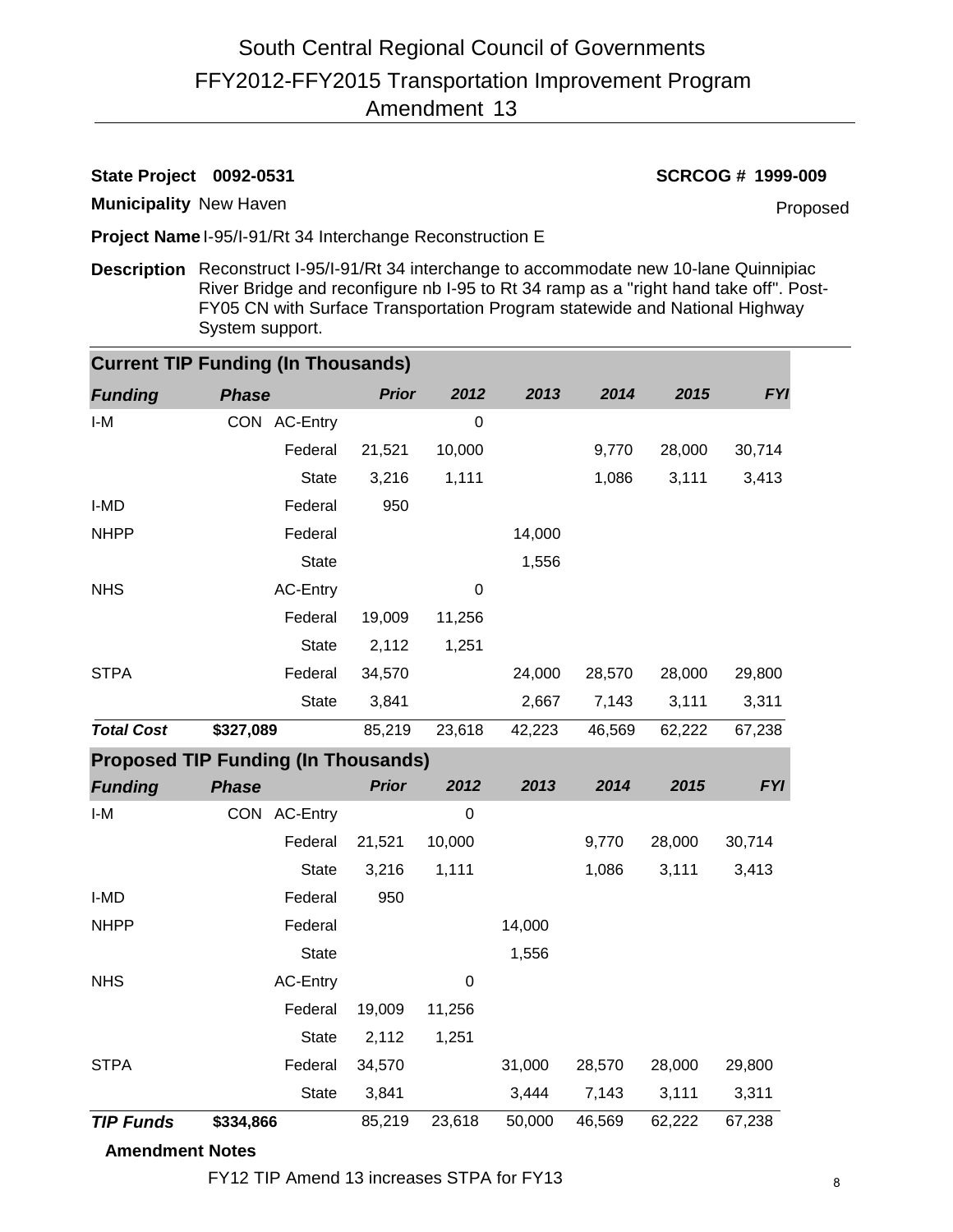# **State Project 0156-H017 SCRCOG # 2012-A27-2**

**Municipality** West Haven

Proposed

**Project Name** Culvert Replacement Spring St and W Spring Street

**Description** Project is for the culvert replacements: Spring St over Club Creek and West Spring St over Cove River.

| <b>Current TIP Funding (In Thousands)</b>                                                      |              |                                                                           |              |             |                |                |                     |                |          |  |
|------------------------------------------------------------------------------------------------|--------------|---------------------------------------------------------------------------|--------------|-------------|----------------|----------------|---------------------|----------------|----------|--|
| <b>Funding</b>                                                                                 | <b>Phase</b> |                                                                           | <b>Prior</b> | 2012        | 2013           | 2014           | 2015                | <b>FYI</b>     |          |  |
| <b>STPNH</b>                                                                                   | <b>PD</b>    | Federal                                                                   |              | 120         |                |                |                     |                |          |  |
|                                                                                                |              | Local                                                                     |              | 15          |                |                |                     |                |          |  |
|                                                                                                |              | <b>State</b>                                                              |              | 15          |                |                |                     |                |          |  |
| <b>Total Cost</b>                                                                              | \$150        |                                                                           | 0            | 150         | $\overline{0}$ | $\overline{0}$ | $\overline{0}$      | $\overline{0}$ |          |  |
| <b>Proposed TIP Funding (In Thousands)</b>                                                     |              |                                                                           |              |             |                |                |                     |                |          |  |
| <b>Funding</b>                                                                                 | <b>Phase</b> |                                                                           | <b>Prior</b> | 2012        | 2013           | 2014           | 2015                | <b>FYI</b>     |          |  |
| <b>STPNH</b>                                                                                   | <b>PD</b>    | Federal                                                                   |              |             | 120            |                |                     |                |          |  |
|                                                                                                |              | Local                                                                     |              |             | 15             |                |                     |                |          |  |
|                                                                                                |              | <b>State</b>                                                              |              |             | 15             |                |                     |                |          |  |
| <b>TIP Funds</b>                                                                               | \$150        |                                                                           | 0            | $\mathbf 0$ | 150            | $\overline{0}$ | $\mathbf 0$         | $\overline{0}$ |          |  |
| <b>Amendment Notes</b>                                                                         |              |                                                                           |              |             |                |                |                     |                |          |  |
|                                                                                                | <b>FY13</b>  | FY10 TIP Amend 27 introduces a new project. FY12 TIP Amend 13 moves PD to |              |             |                |                |                     |                |          |  |
| State Project 0171-0357                                                                        |              |                                                                           |              |             |                |                | SCRCOG # 2013-A13-3 |                |          |  |
| <b>Municipality District 1</b>                                                                 |              |                                                                           |              |             |                |                |                     |                | Proposed |  |
| <b>Project Name Install STC Approved Traffic Signals</b>                                       |              |                                                                           |              |             |                |                |                     |                |          |  |
| Description Installation and revision of STC Traffic Control Signals in District 1 for FY 2014 |              |                                                                           |              |             |                |                |                     |                |          |  |
| <b>Current TIP Funding (In Thousands)</b>                                                      |              |                                                                           |              |             |                |                |                     |                |          |  |
| <b>Proposed TIP Funding (In Thousands)</b>                                                     |              |                                                                           |              |             |                |                |                     |                |          |  |
| <b>Funding</b>                                                                                 | <b>Phase</b> |                                                                           | <b>Prior</b> | 2012        | 2013           | 2014           | 2015                | <b>FYI</b>     |          |  |
| <b>STPA</b>                                                                                    | <b>ROW</b>   | Federal                                                                   |              |             | 100            |                |                     |                |          |  |
| <b>TIP Funds</b>                                                                               | \$100        |                                                                           | 0            | 0           | 100            | 0              | $\mathbf 0$         | 0              |          |  |

**Amendment Notes**

Amendment 13 introduces new project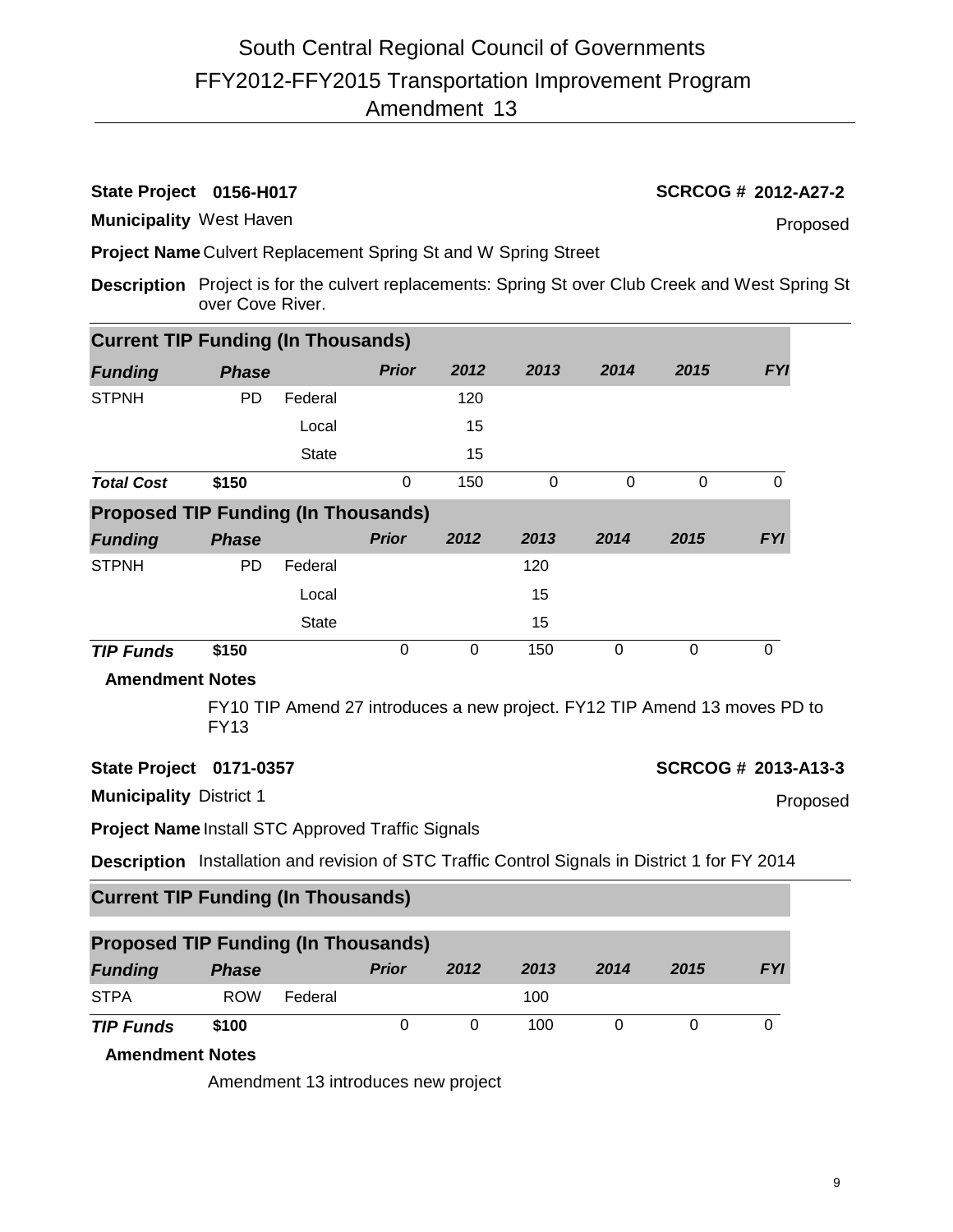# **State Project 0171-0358 SCRCOG # 2013-A13-4**

**Municipality** District 1

# **Project Name** Install Traffic Signals

**Description** Installation and revision of STC Traffic Control Signals in District 1 for FY 2014

# **Current TIP Funding (In Thousands)**

| <b>Proposed TIP Funding (In Thousands)</b> |              |         |              |          |      |      |      |            |  |  |
|--------------------------------------------|--------------|---------|--------------|----------|------|------|------|------------|--|--|
| <b>Funding</b>                             | <b>Phase</b> |         | <b>Prior</b> | 2012     | 2013 | 2014 | 2015 | <b>FYI</b> |  |  |
| <b>STPA</b>                                | <b>ROW</b>   | Federal |              |          | 100  |      |      |            |  |  |
| <b>TIP Funds</b>                           | \$100        |         | 0            | $\Omega$ | 100  |      |      |            |  |  |
| <b>Amendment Notes</b>                     |              |         |              |          |      |      |      |            |  |  |

Amedment 13 introduces new project

**State Project 0173-0419 SCRCOG # 2013-A13-5**

**Municipality** District 3

**Project Name** Install STC Approved Traffic Signals

**Description** Installation and revision of STC Traffic Control Signals in District 3 for FY 2014

# **Current TIP Funding (In Thousands)**

| <b>Proposed TIP Funding (In Thousands)</b> |              |         |              |      |      |      |      |            |  |  |
|--------------------------------------------|--------------|---------|--------------|------|------|------|------|------------|--|--|
| <b>Funding</b>                             | <b>Phase</b> |         | <b>Prior</b> | 2012 | 2013 | 2014 | 2015 | <b>FYI</b> |  |  |
| <b>STPA</b>                                | <b>ROW</b>   | Federal |              |      | 100  |      |      |            |  |  |
| <b>TIP Funds</b>                           | \$100        |         |              |      | 100  |      |      |            |  |  |

**Amendment Notes**

Amendment 13 introduces new project

Proposed

Proposed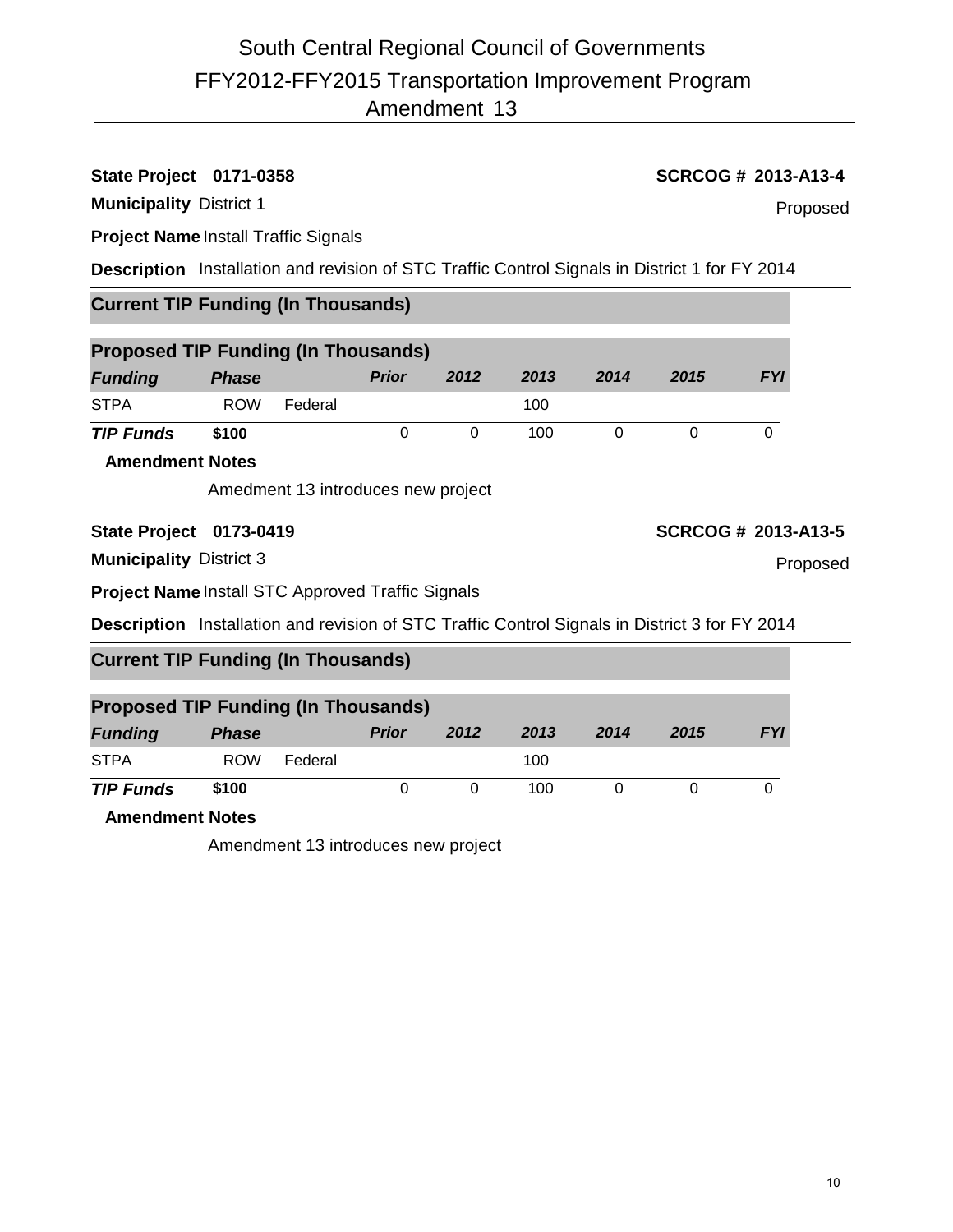# **State Project 0173-0420 SCRCOG # 2013-A13-6**

**Municipality** District 3

Proposed

**Project Name** Install Traffic Signals

**Description** Installation and revision of STC Traffic Control Signals in District 3 for FY 2014

# **Current TIP Funding (In Thousands)**

| <b>Proposed TIP Funding (In Thousands)</b> |              |         |              |      |      |      |      |            |
|--------------------------------------------|--------------|---------|--------------|------|------|------|------|------------|
| <b>Funding</b>                             | <b>Phase</b> |         | <b>Prior</b> | 2012 | 2013 | 2014 | 2015 | <b>FYI</b> |
| <b>STPA</b>                                | <b>ROW</b>   | Federal |              |      | 100  |      |      |            |
| <b>TIP Funds</b>                           | \$100        |         |              |      | 100  |      |      |            |

**Amendment Notes**

Amendment 13 introduces new project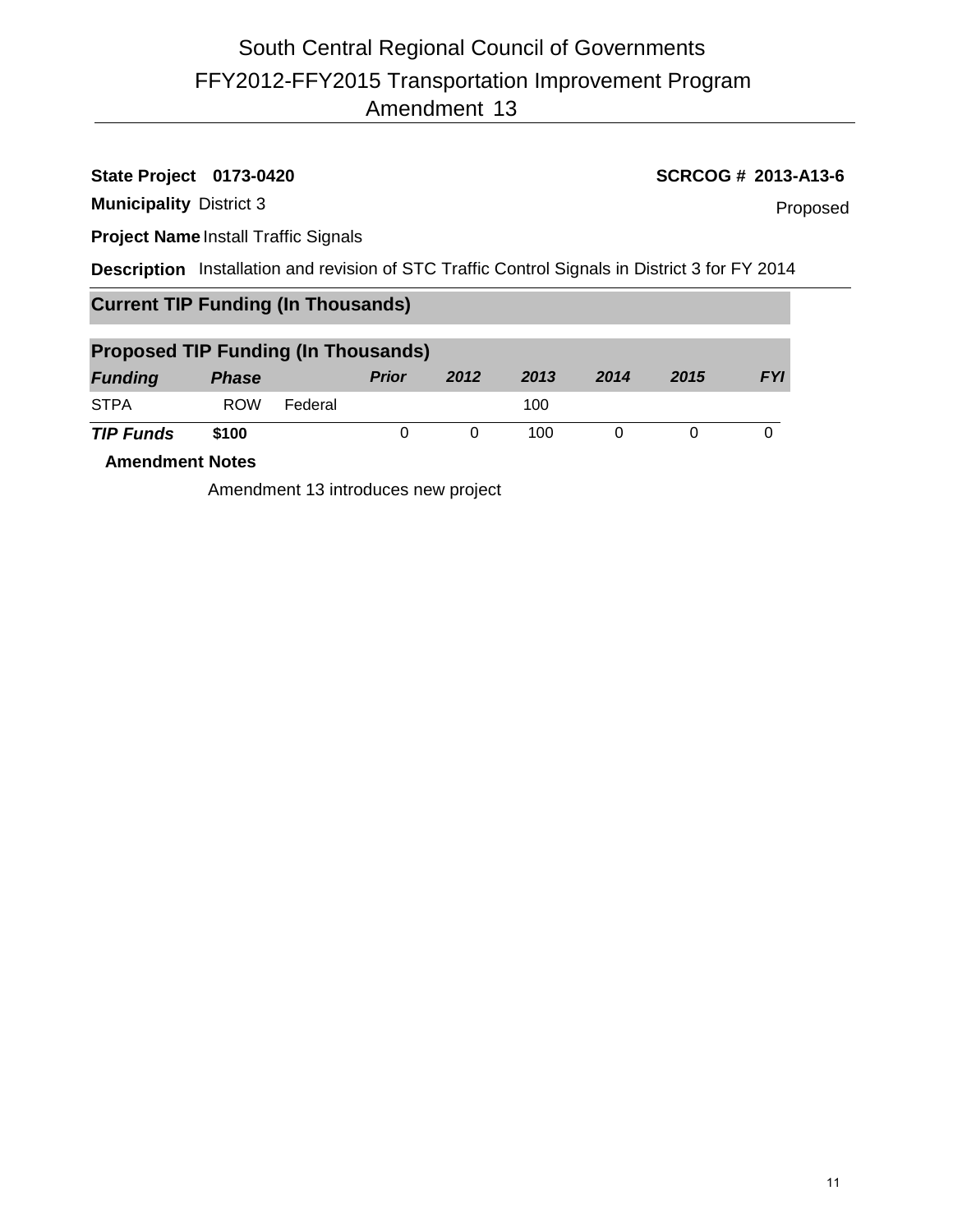**RCO** 

*Planning for Our Region's Future*

Bethany Branford East Haven Guilford Hamden Madison Meriden Milford New Haven North Branford North Haven Orange Wallingford West Haven Woodbridge

Carl J. Amento, Executive Director

### *Resolution*

# *Fiscal Year 2012-Fiscal Year 2015 Transportation Improvement Program Amendment Thirteen*

- *Whereas:* U.S. Department of Transportation "Metropolitan Planning Regulations" (23 *CFR* 450) prescribe that each metropolitan planning organization maintain a financially constrained multi-modal transportation improvement program consistent with a *State Implementation Plan for Air Quality* (*SIP*) conforming to both U.S. Environmental Protection Administration-established air quality guidelines and *SIP*-established mobile source emissions budgets; and
- *Whereas:* The Council, per 23 *CFR* 450.324 and in cooperation with the Connecticut Department of Transportation (ConnDOT) and public transit operators and relying upon financial constraints offered by ConnDOT, adopted a *Fiscal Year 2012-Fiscal Year 2015 Transportation Improvement Program* on January 25, 2012, after finding the *Program* conforming per U.S. Environmental Protection Administration (U.S. EPA) final conformity rule (40 *CFR* 51 and 93) and relevant Connecticut Department of Transportation air quality conformity determinations: *Air Quality Conformity Reports: Fiscal Year 2012-2015 Transportation Improvement Program* and the Region's *Long-Range Transportation Plans—2011 to 2040, (April, 2011)*; and
- *Whereas:* The Council, on January 25, 2012, indicated that periodic *Program* adjustment or amendment was possible; and
- *Whereas:* Projects referenced in the Program amendment (below) are consistent with the region's long-range transportation plan (*South Central Regional Long Range Transportation Plan—2011 to 2040, (April, 2011))*; and
- *Whereas:* Council *Public Participation Guidelines: Transportation Planning* have been observed during the development of the proposed *Program* amendment (below); and
- *Whereas*: By agreement between the Council and the Connecticut Department of Transportation, public involvement activities carried out by the South Central Regional Council of Governments in response to U.S. Department of Transportation metropolitan planning requirements are intended to satisfy the requirements associated with development of a *Statewide Transportation Improvement Program* and/or its amendment; and
- *Whereas:* Council of Governments' review of transportation goals, projects and opportunities may result in further adjustment or amendment of the *Program*.

127 Washington Avenue, 4th Floor West, North Haven, CT 06473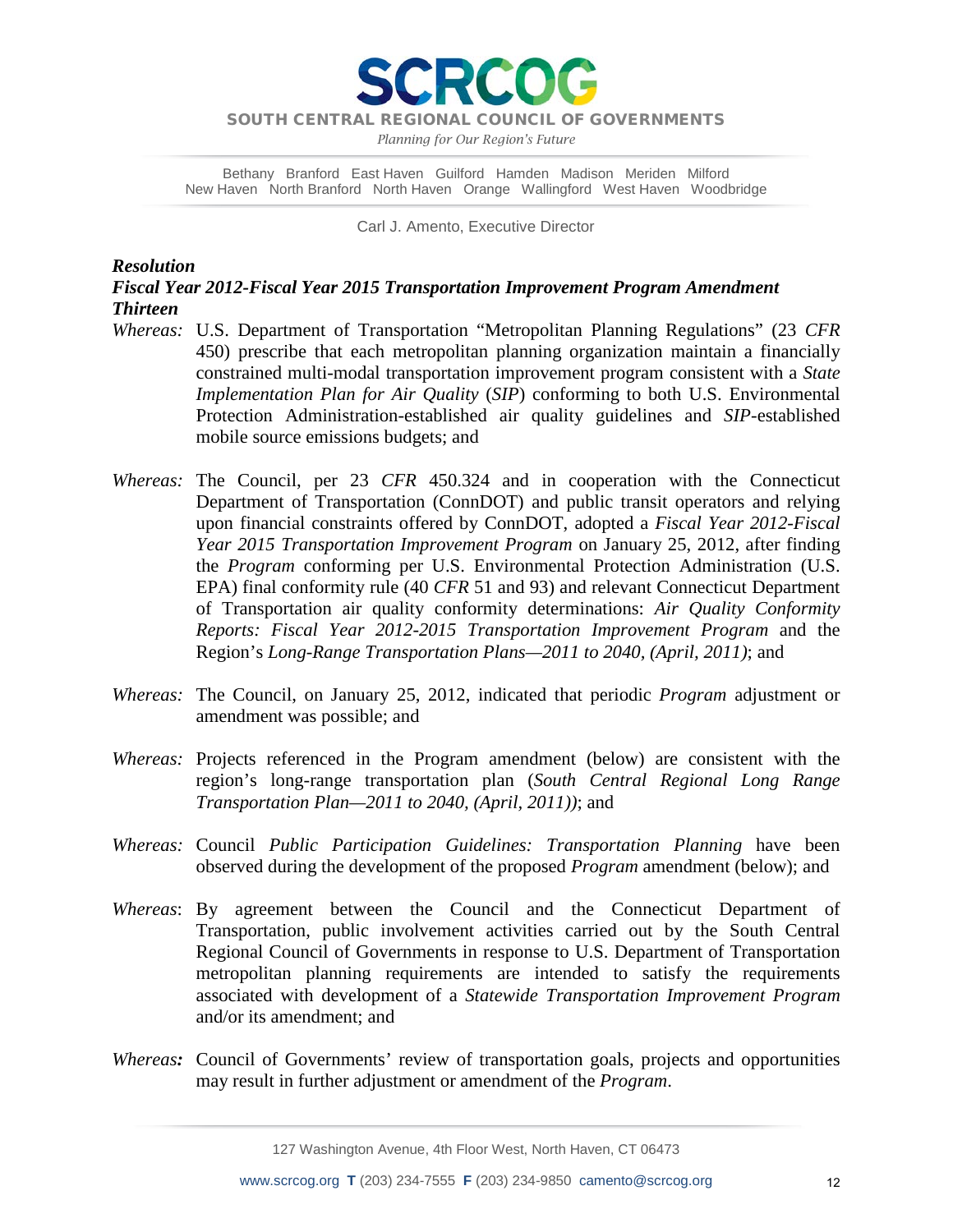

*Planning for Our Region's Future*

Bethany Branford East Haven Guilford Hamden Madison Meriden Milford New Haven North Branford North Haven Orange Wallingford West Haven Woodbridge

Carl J. Amento, Executive Director

*Resolution Fiscal Year 2012-Fiscal Year 2015 Transportation Improvement Program Amendment Thirteen (continued)*

*Now, Therefore, Be It Resolved By the Council of Governments:*

The *Program Amendment Thirteen* shall be transmitted to the Connecticut Department of Transportation, for inclusion in the *State Transportation Improvement Program*

The undersigned duly qualified and acting Secretary of the South Central Regional Council of Governments certifies that the foregoing is a true and correct copy of a resolution adopted at a legally convened meeting of the South Central Regional Council of Governments on **April 24, 2013**

Date: **April 24, 2013**. By:

 First Selectman Michael Freda, *Secretary* South Central Regional Council of Governments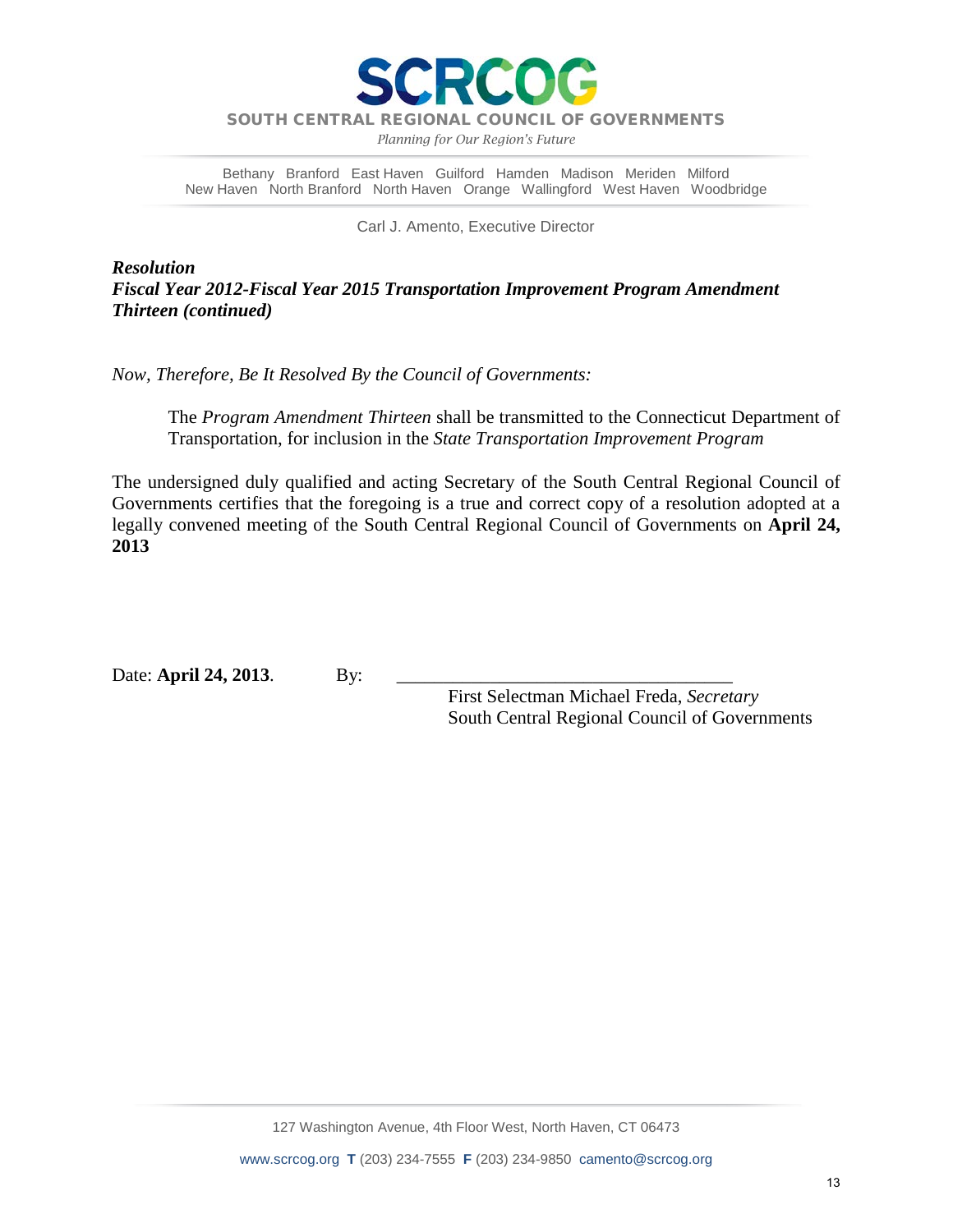

*Planning for Our Region's Future*

Bethany Branford East Haven Guilford Hamden Madison Meriden Milford New Haven North Branford North Haven Orange Wallingford West Haven Woodbridge

Carl J. Amento, Executive Director

# **Resolution Concerning the Proposed Local Capital Transportation Program:**

*Whereas:* Senate Bill 849 has been proposed which would establish a Local Capital Transportation Program; and,

*Whereas:* The proposed Local Transportation Capital Program would replace federal STP Urban Funds currently programmed by the Region, with funding from state special tax obligation bonds, for which, under Section 1(b), the Commissioner of Transportation **may** request authorization; and,

*Whereas:* The proposed Local Transportation Capital Program would be administered under regulations promulgated by the Commissioner of Transportation; and,

*Whereas:* The proposed legislation defines a capital project as having a service life of 20 years; and, transportation projects with a minimum service life of 15 years are also viable municipal capital projects; and,

*Whereas:* The proposed funding would be significantly less than the current federal STP Urban allocation; and,

*Whereas:* The annual appropriation and approval of state bond funds will create great uncertainty as to the reliability of funding, given the multiple levels of approvals required, and the uncertain funding and an unspecified change in regulations could lead to substantial disruption in the implementation of needed transportation improvements; and,

*Whereas:* The 15 cities and towns of the South Central Regional Council of Governments wish to express their deep concern about the proposed change in what has been a reliable funding stream and an unspecified change in regulations.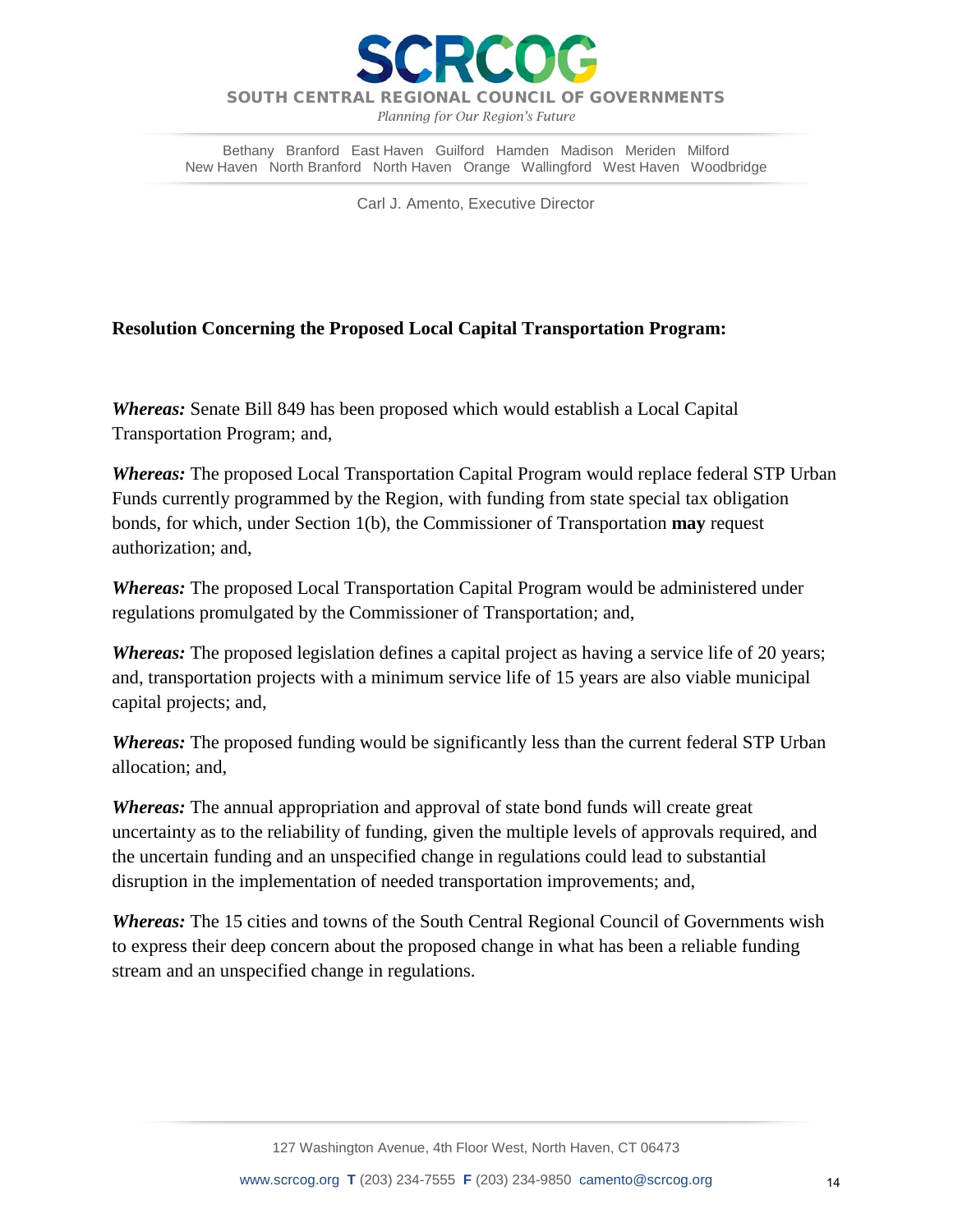# **Now, therefore, Be It Resolved by the South Central Regional Council of Governments (SCRCOG) that:**

SCRCOG urges the General Assembly and the Governor to only support legislation with the following provisions:

- Funding at current STP Urban levels,
- Mandating the Commissioner to request annual authorization of special tax obligation bonds,
- Guaranteeing multi-year funding for a continuity of programming, allowing for increased funding annually to meet increased costs,
- Amend Section 1(d) to allow for projects with a service life of 15 years,
- Promulgating regulations which mandate the use of municipal construction standards for eligible projects.

The undersigned duly qualified and acting Secretary of the South Central Regional Council of Governments certifies that the foregoing is a true and correct copy of a resolution adopted at a legally convened meeting of the South Central Regional Council of Governments on **April 24, 2013.** 

Date: **April 24, 2013**. By:

 First Selectman Michael Freda, *Secretary* South Central Regional Council of Governments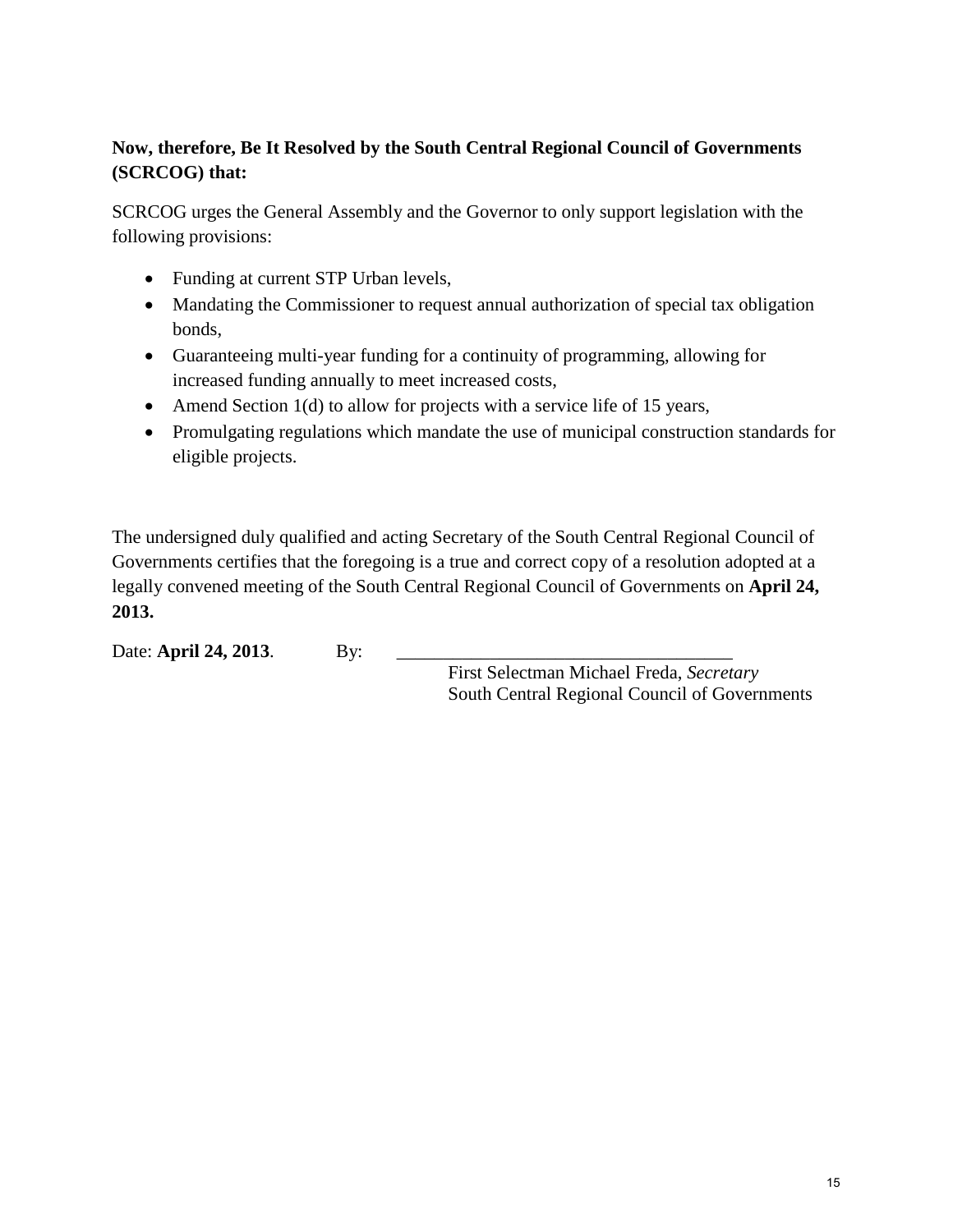O



Executive Director's Report – April 17, 2013 Ginny Kozlowski

# **Brownfield Projects**

- Contract with Department of Economic and Community Development for Regional Brownfield Inventory Grant under review
- Application being prepared by the Town of Guilford for Brownfield assessment funding
- Submitted Newhall Asbestos clean-up scope to EPA for review
- RLF Loan modification increase to Church Street LLC to continue clean up of the Atlantic Wire site in Branford

# **Business Development**

- As part of the Comprehensive Economic Development Strategy process the Strategic Planning Committee has developed the Regional Action Agenda – the final draft 0f the 2013 Comprehensive Economic Development Strategy to be completed by May 2 for the 30 day public comment period
- REDFO Presentation on Friday, April 26 Noon
- Executing a regional Cash Mob program to support local retailers (Madison, Guilford, Bethany, Wallingford, Milford, New Haven, Hamden and East Haven held). The next location for the Cash Mob will be held on April 27 in Branford at Totally Awesome Goods on Main St.
- 19 Business Outreach Meetings

# **Marketing**

- Media Hits:
	- o Amtrak Arrive Magazine Firehouse 12 Jazz Series
	- o Travel with Kal Tweed New Haven Regional Airport
	- o WQUN Tweed New Haven Regional Airport
	- o Visit New England Cash Mobs
- March Media Inquiries:
	- o Expedia Inc: Destination Travel Guides information on the entire region for inclusion on Expedia's international travel site
	- o Small Market Meetings College and university meeting space
	- o Visit New England Self-guided walking tours
	- o WQUN's Weekly Newsmaker's program Tweed New Haven Regional Airport
	- o New Haven Living, Hartford Living & Family Fun Magazine (special summer publication) - attractions & events
- Distribution underway for the 2013-14 Greater New Haven Cultural & Visitors Guide
	- o Hotels, restaurants and attractions
	- o AAA offices throughout the northeast
	- o Municipalities town halls, libraries
	- o Chambers of Commerce
	- o Interactive guide available on the website

127 Washington Ave., 4th FL West, North Haven, CT 06473 **T** 203 821 3682 **F** 203 821 3683 www.rexdevelopment.org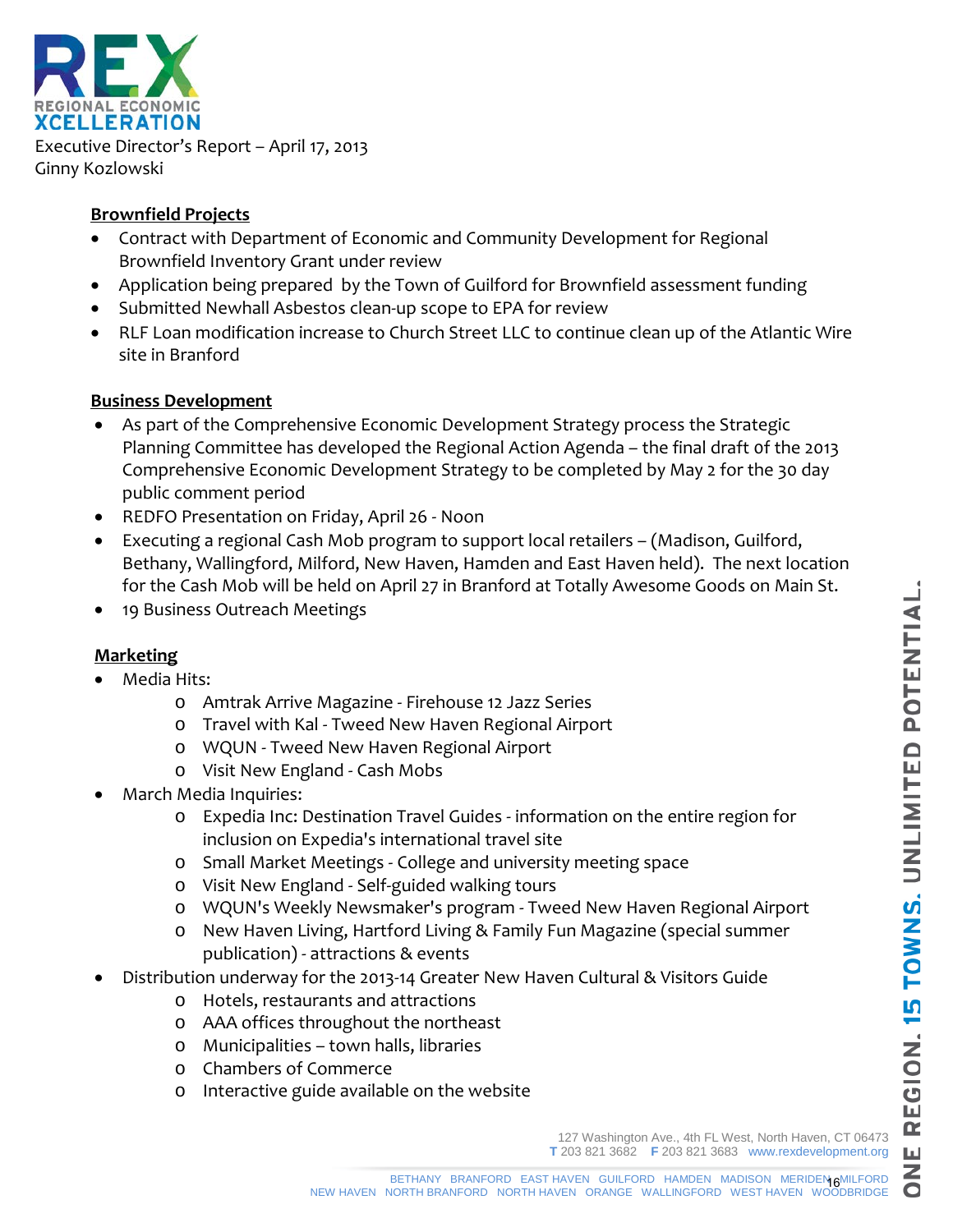

- Iron Chef Competition April 28th
- Get Away Day Collaboration at Grand Central Terminal, May 22, 2013
- Tradeshows
	- o Southern New England Agritourism Workshop, Berlin, CT
	- o BIOMEDevice Exposition & Conference, Boston, MA
- Upcoming Tradeshows
	- o Eastec Springfield, MA May 14-16, 2013
	- o MD&M Philadelphia, PA June 18-20, 2013
	- o EPA Brownfield Conference Atlanta, GA May 15-17, 2013
	- o Connecticut Conference on Tourism Hartford, CT May 21, 2013
	- o Discover New England, Stowe, VT April 28 May 1, 2013
- Newsletters, calendar, website update and social media updates on-going